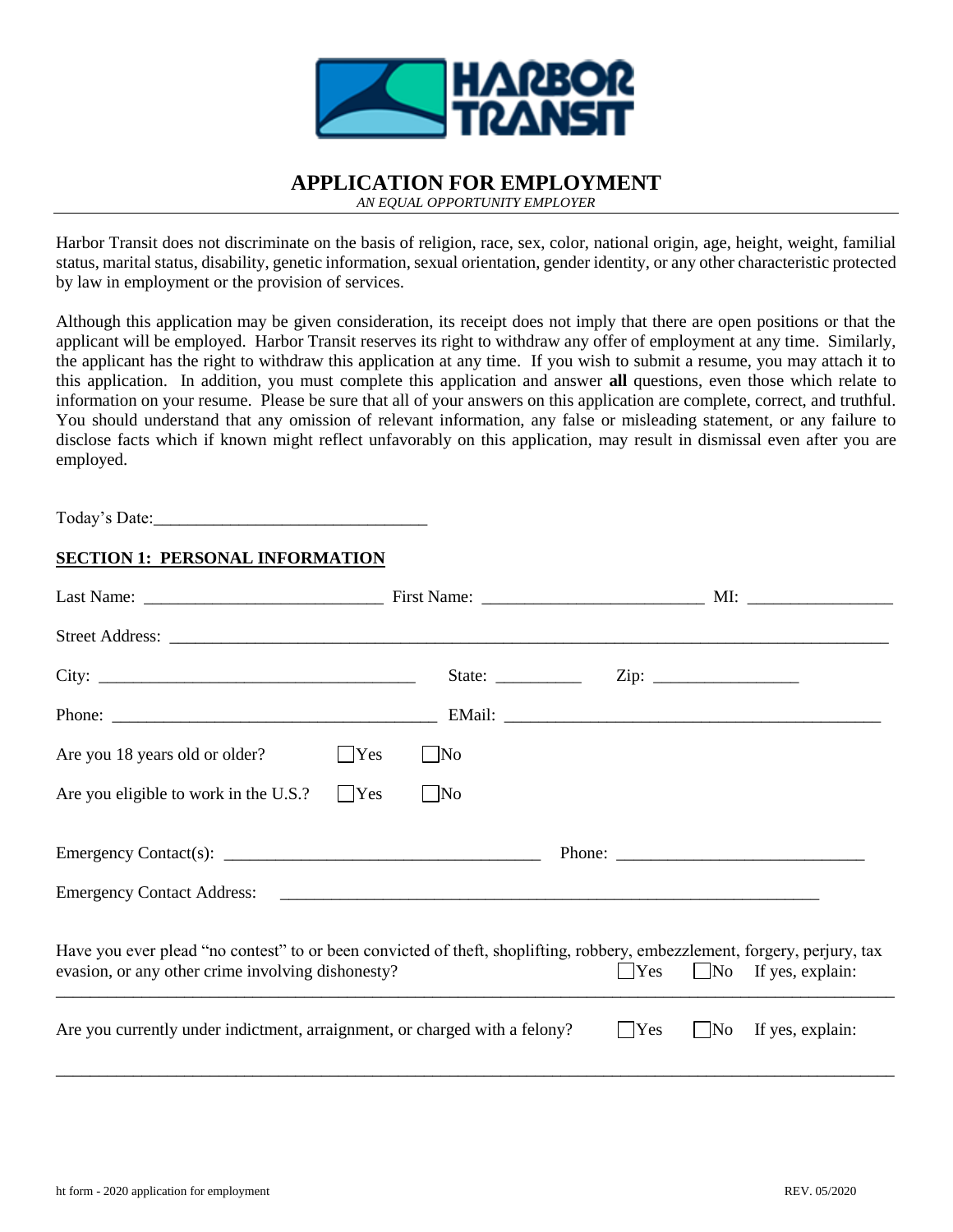#### **SECTION 2: EMPLOYMENT DESIRED**

| Date available to start:                                                                 |  |
|------------------------------------------------------------------------------------------|--|
| Type of work sought: $\Box$ Part-Time $\Box$ Full-Time $\Box$ Seasonal $\Box$ Internship |  |
|                                                                                          |  |

## **SECTION 3: EDUCATION –** *Please complete, even if attaching a resume*

| <b>SCHOOL</b>                             | <b>NAME/LOCATION</b><br>OF SCHOOL | <b>NO YRS</b><br><b>COMPLETED</b> | <b>DID YOU</b><br><b>GRADUATE?</b>      | <b>MAJOR/DEGREE</b> |
|-------------------------------------------|-----------------------------------|-----------------------------------|-----------------------------------------|---------------------|
| <b>High School</b>                        |                                   |                                   | <b>Yes</b><br>N <sub>0</sub>            |                     |
| <b>College</b>                            |                                   |                                   | $\exists$ Yes<br>$\overline{\text{No}}$ |                     |
| <b>Trade, Business</b><br>or Other School |                                   |                                   | Yes<br>$\overline{\text{No}}$           |                     |

\_\_\_\_\_\_\_\_\_\_\_\_\_\_\_\_\_\_\_\_\_\_\_\_\_\_\_\_\_\_\_ \_\_\_\_\_\_\_\_\_\_\_\_\_\_\_\_\_\_\_\_\_\_\_\_\_\_\_\_\_\_\_\_\_ \_\_\_\_\_\_\_\_\_\_\_\_\_\_\_\_\_\_\_\_\_\_\_\_\_\_\_\_\_\_\_\_ \_\_\_\_\_\_\_\_\_\_\_\_\_\_\_\_\_\_\_\_\_\_\_\_\_\_\_\_\_\_\_ \_\_\_\_\_\_\_\_\_\_\_\_\_\_\_\_\_\_\_\_\_\_\_\_\_\_\_\_\_\_\_\_\_ \_\_\_\_\_\_\_\_\_\_\_\_\_\_\_\_\_\_\_\_\_\_\_\_\_\_\_\_\_\_\_\_

\_\_\_\_\_\_\_\_\_\_\_\_\_\_\_\_\_\_\_\_\_\_\_\_\_\_\_\_\_\_\_\_\_\_\_\_\_\_\_\_\_\_\_\_\_\_\_\_\_\_\_\_\_\_\_\_\_\_\_\_\_\_\_\_\_\_\_\_\_\_\_\_\_\_\_\_\_\_\_\_\_\_\_\_\_\_\_\_\_\_\_\_\_\_\_\_\_\_ \_\_\_\_\_\_\_\_\_\_\_\_\_\_\_\_\_\_\_\_\_\_\_\_\_\_\_\_\_\_\_\_\_\_\_\_\_\_\_\_\_\_\_\_\_\_\_\_\_\_\_\_\_\_\_\_\_\_\_\_\_\_\_\_\_\_\_\_\_\_\_\_\_\_\_\_\_\_\_\_\_\_\_\_\_\_\_\_\_\_\_\_\_\_\_\_\_\_

List any computer software you are proficient with (i.e. Word, Excel, Access, PowerPoint, BSA, GIS):

List any special skills, licenses, certifications, or knowledge applicable to the position you are seeking:

Activities (Civic, Athletic, Etc) - *Exclude organizations, the name of which indicates the race, creed, sex age, marital status, genetic information, color or nation of origin of its members.*

\_\_\_\_\_\_\_\_\_\_\_\_\_\_\_\_\_\_\_\_\_\_\_\_\_\_\_\_\_\_\_\_\_\_\_\_\_\_\_\_\_\_\_\_\_\_\_\_\_\_\_\_\_\_\_\_\_\_\_\_\_\_\_\_\_\_\_\_\_\_\_\_\_\_\_\_\_\_\_\_\_\_\_\_\_\_\_\_\_\_\_\_\_\_\_\_\_\_ \_\_\_\_\_\_\_\_\_\_\_\_\_\_\_\_\_\_\_\_\_\_\_\_\_\_\_\_\_\_\_\_\_\_\_\_\_\_\_\_\_\_\_\_\_\_\_\_\_\_\_\_\_\_\_\_\_\_\_\_\_\_\_\_\_\_\_\_\_\_\_\_\_\_\_\_\_\_\_\_\_\_\_\_\_\_\_\_\_\_\_\_\_\_\_\_\_\_

#### **SECTION 4: DRIVING HISTORY**

| Do you currently hold a Michigan Drivers' License?                                                                                                                                                                                                                       | $\Box$ Yes | l INo                  | License #<br><b>Expiration Date</b> |
|--------------------------------------------------------------------------------------------------------------------------------------------------------------------------------------------------------------------------------------------------------------------------|------------|------------------------|-------------------------------------|
| Do you currently hold a Commercial Driver's License? $\Box$ Yes                                                                                                                                                                                                          |            | N <sub>0</sub>         | License #<br><b>Expiration Date</b> |
| Does your driving record contain any of the following: more than 2 points, more than 2 moving violations in the past 3<br>years, more than 1 at-fault accident, speeding 15 mph over limit or more, reckless/careless driving, open intoxicants,<br>and/or a drug crime? | Yes        | N <sub>0</sub>         |                                     |
| Have you ever tested positive for drugs or alcohol on a DOT required test?                                                                                                                                                                                               | <b>Yes</b> | $\overline{\text{No}}$ |                                     |
| Do you have reliable transportation to get to work?                                                                                                                                                                                                                      | Yes        | $\overline{\rm No}$    |                                     |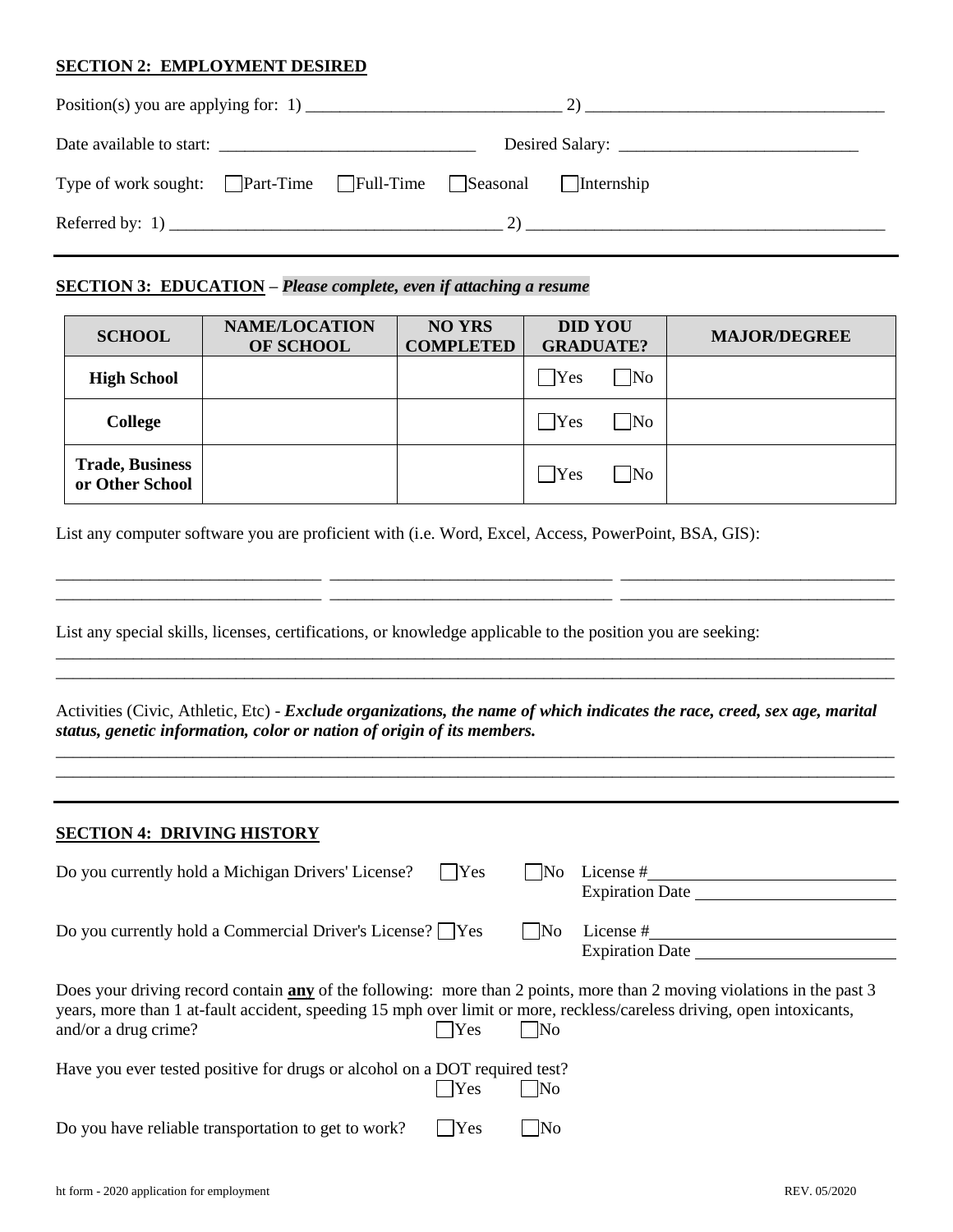# **SECTION 5: EMPLOYMENT AND EXPERIENCE –** *Please complete, even if attaching a resume.*

US Military service dates: \_\_\_\_\_\_\_\_\_\_\_\_\_\_\_\_\_\_ to \_\_\_\_\_\_\_\_\_\_\_\_\_\_\_\_\_\_\_ Rank: \_\_\_\_\_\_\_\_\_\_\_\_\_\_\_\_\_\_\_\_\_\_\_\_

Present membership in National Guard or Reserves? <br>
No No

Former Employers (List below last four employers, **starting with most recent**):

| Employer:                   |            | Date Started: | Date Left:                 | Reason for Leaving: |  |
|-----------------------------|------------|---------------|----------------------------|---------------------|--|
| Address:                    |            |               | <b>Starting Pay:</b>       | <b>Ending Pay:</b>  |  |
| City:                       | State/Zip: | Phone:        | Supervisor:                | Department:         |  |
| Job Title $(s)$ :           |            |               |                            |                     |  |
| Your job responsibilities:  |            |               |                            |                     |  |
| Are you presently employed? | <b>Yes</b> |               | No If yes, may we contact? | Yes<br>]No          |  |

| Employer:                   |            |            | Date Started:              | Date Left:         | Reason for Leaving: |
|-----------------------------|------------|------------|----------------------------|--------------------|---------------------|
| Address:                    |            |            | <b>Starting Pay:</b>       | <b>Ending Pay:</b> |                     |
| City:                       | State/Zip: | Phone:     | Supervisor:                | Department:        |                     |
| Job Title $(s)$ :           |            |            |                            |                    |                     |
| Your job responsibilities:  |            |            |                            |                    |                     |
| Are you presently employed? |            | <b>Yes</b> | No If yes, may we contact? | Yes<br>No]         |                     |

| Employer:                                                                      |            |        | Date Started:        | Date Left:         | Reason for Leaving: |
|--------------------------------------------------------------------------------|------------|--------|----------------------|--------------------|---------------------|
| Address:                                                                       |            |        | <b>Starting Pay:</b> | <b>Ending Pay:</b> |                     |
| City:                                                                          | State/Zip: | Phone: | Supervisor:          | Department:        |                     |
| Job Title $(s)$ :                                                              |            |        |                      |                    |                     |
| Your job responsibilities:                                                     |            |        |                      |                    |                     |
| ]No<br>Yes<br>Yes<br>Are you presently employed?<br>No If yes, may we contact? |            |        |                      |                    |                     |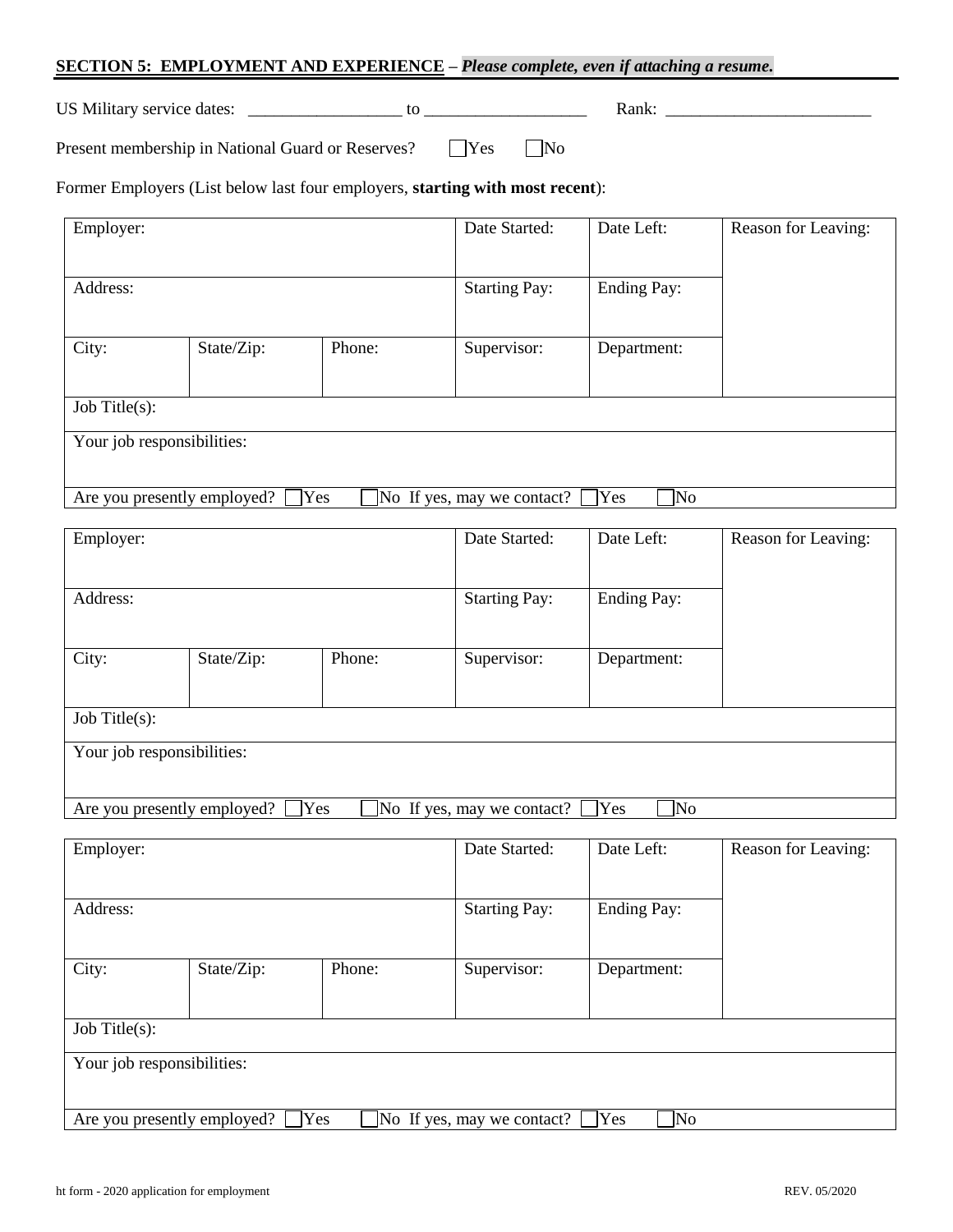| Employer:         |                                                        | Date Started:                       | Date Left:                  | Reason for Leaving: |                                                                                                                       |
|-------------------|--------------------------------------------------------|-------------------------------------|-----------------------------|---------------------|-----------------------------------------------------------------------------------------------------------------------|
| Address:          |                                                        |                                     | <b>Starting Pay:</b>        | <b>Ending Pay:</b>  |                                                                                                                       |
| City:             | State/Zip:                                             | Phone:                              | Supervisor:                 | Department:         |                                                                                                                       |
| Job Title $(s)$ : |                                                        |                                     |                             |                     |                                                                                                                       |
|                   | Your job responsibilities:                             |                                     |                             |                     |                                                                                                                       |
|                   | Are you presently employed?                            | Yes]                                | No If yes, may we contact?  | Yes<br>No]          |                                                                                                                       |
| any job?          | $\Box$ Yes                                             | $\Box$ No If yes, what job and why? |                             |                     | Have you ever been fired, dismissed, asked to resign, resigned by mutual agreement, or otherwise been terminated from |
|                   | May Harbor Transit contact these employers? $\Box$ Yes |                                     | $\overline{\phantom{1}}$ No |                     |                                                                                                                       |
|                   | Which of these jobs did you like the best?             |                                     |                             |                     |                                                                                                                       |
|                   | What did you like most about this job?                 |                                     |                             |                     |                                                                                                                       |
|                   |                                                        |                                     |                             |                     |                                                                                                                       |

# **SECTION 6: REFERENCES**

Give names of **three work related references**, not related to you, whom you have known at least **one (1) year**. *Please complete all information.*

| <b>NAME</b> | <b>ADDRESS</b> | <b>PHONE#</b> | YEARS AQUAINTED /<br><b>RELATIONSHIP</b> |
|-------------|----------------|---------------|------------------------------------------|
|             |                |               |                                          |
|             |                |               |                                          |
|             |                |               |                                          |
|             |                |               |                                          |
|             |                |               |                                          |